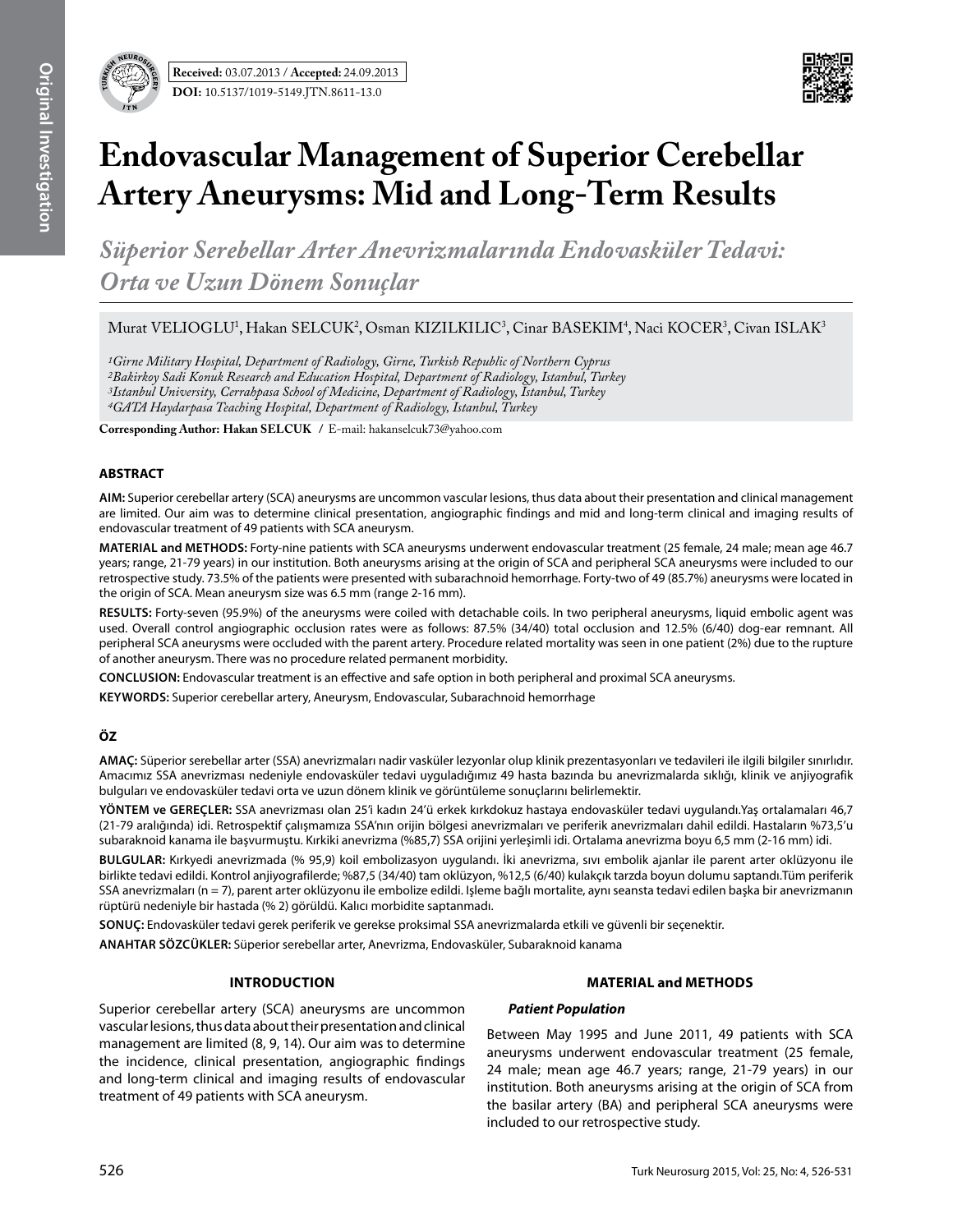## *Clinical Presentation*

Patients were classified into three groups according their clinical presentations.

Group 1 included 25 patients (51.1%) who presented with acute subarachnoid hemorrhage (SAH) and were treated within the first two weeks after hemorrhage (mean procedure day is 2.4). The clinical condition of these patients at the time of treatment was Hunt-Hess Grade I in 18, Grade II in six and Grade III in one.

Group 2 included 11 patients (22.4%) who presented with SAH but the procedure had not been performed within two weeks. These patients were referred to our hospital from other centers after initial SAH. Their modified Rankin Scale was '0' in five patients, '1' in four patients and '2' in two patients.

Group 3 included remaining 13 patients (26.5%) who had unruptured SCA aneurysms. One of them was incidentally discovered during angiography performed for an intracranial arterio-venous malformation (AVM). One was a de novo aneurysm, which was found during routine follow-up of previously treated aneurysm of patient with known Behçet's disease. In two patients, vertigo and in one patient, diplopia due to possible mass effect of aneurysm and in four patients, headaches were the symptoms of patients whom aneurysms detected with cranial magnetic resonance imaging.

## *Description of Aneurysms*

Forty-two of 49 (85.7%) aneurysms were located in the origin of SCA that were encountered as SCA-BA aneurysm and seven of 49 (14.3%) were peripheral aneurysms of the SCA. Among seven of peripheral aneurysms five of them were fusiform in shape and all other aneurysms were saccular. Twenty-seven of the 49 (55.1%) aneurysms were on the right side and 22 (44.9%) were on the left side.

Mean aneurysm size was 6.5 mm (range 2-16 mm). Small aneurysms (measuring  $\leq$ 5 mm) represented 36.7% (n=18) of all cases. There were 21 (42.8%) aneurysms measuring 5-9 mm, eight (16.3%) aneurysms measuring 10-15 mm and two (4,2%) aneurysms larger than 15 mm. Fourteen (28.6%) patients had multiple aneurysms; nine had one, three had two and two patients had three additional aneurysms. The incidence of SCA aneurysms were 1.7% of all treated intracranial aneurysms and 11.1% of treated posterior circulation aneurysms at our institution.

Dome-to-neck ratios were not calculated for all aneurysms, but the balloon remodeling technique was used in the treatment of 21 aneurysms (42.8%).

### *Treatment Procedure*

Endovascular treatment was performed on monoplane or biplane digital subtraction units (Integris V 3000 and Allura Xper 20/20; Philips Healthcare, Best, The Netherlands). All procedures were performed under general anesthesia, and heparin was given after insertion of the femoral sheath. The adequacy of systemic anti-coagulation was monitored by frequent measurement of the activated clotting time. A baseline activated clotting time was obtained before the bolus infusion of 5,000 IU heparin and hourly thereafter. The bolus infusion of heparin was followed by a continuous drip (1,000–1,500 IU/h) to double the baseline activated clotting time. Reversal of the heparinization was not performed and also continued intravenously for 24 hours after the procedure in some cases.

Right or bilateral femoral access was used depending upon the anatomy of the vertebral arteries and on the adjunctive technique applied. Under high-resolution digital fluoroscopy and road mapping appropriate micro-catheter was positioned in the sac of aneurysm. Coils were delivered sequentially and deployed into the aneurysm until tight coil packing was achieved. The balloon-remodeling technique described by Moret et al. was used to treat wide necked aneurysms during coil deposition (12).

When the glue embolization was considered a flow-guided micro-catheter was closely placed to the aneurysm sac. The glue solution (mixture of 1 ml n-butyl cyanoacrylate (NBCA) (Histoacryl-Blue; Braun, Melsungen, Germany) and 2 ml Lipiodol (Laboratoire Guerbet, Roissy, France)) was injected very slowly with a luer-lock syringe, resulting complete occlusion of aneurysm and parent artery.

In all cases coil size, coil type, total number of coils and procedural complications were recorded. All patients were kept in the neurosurgical intensive care unit (ICU) after the procedure at least one day. The patients in Group 2 and 3 were discharged on the second day of procedure if no complication occurred. In Group 1, patients were observed in ICU until stabilization of hemodynamic parameters.

Post-embolization angiographic results of coiling were classified as Roy et al. described (17). Embolization was considered; 'complete' if no filling of contrast medium in the dome, body or neck occurred, 'dog ear' if unilateral residual neck filling, 'residual neck' if bilateral contrast medium in the neck but not in the body and 'aneurysmal filling' if there is contrast filling in the body.

### **Results**

There were no unsuccessful attempts. Forty-seven (95.9%) of the aneurysms were coiled with Guglielmi detachable coils (GDC, Boston Scientific, Fremont, CA, USA). In the remaining two, which were peripheral aneurysms, NBCA was used for parent artery occlusion. Twelve of 14 patients with multiple aneurysms were treated at the same procedure.

## *Immediate Post-Procedural Angiographic Results*

Angiographic results revealed complete occlusion in 46 (93.8%) of 49 aneurysm, dog ear remnant in two (4.1%) and residual neck in one (2.1%). All peripheral SCA aneurysms (n=7) were occluded with the parent artery.

## *Procedural Complications*

Procedure related mortality was seen in one patient (2%) due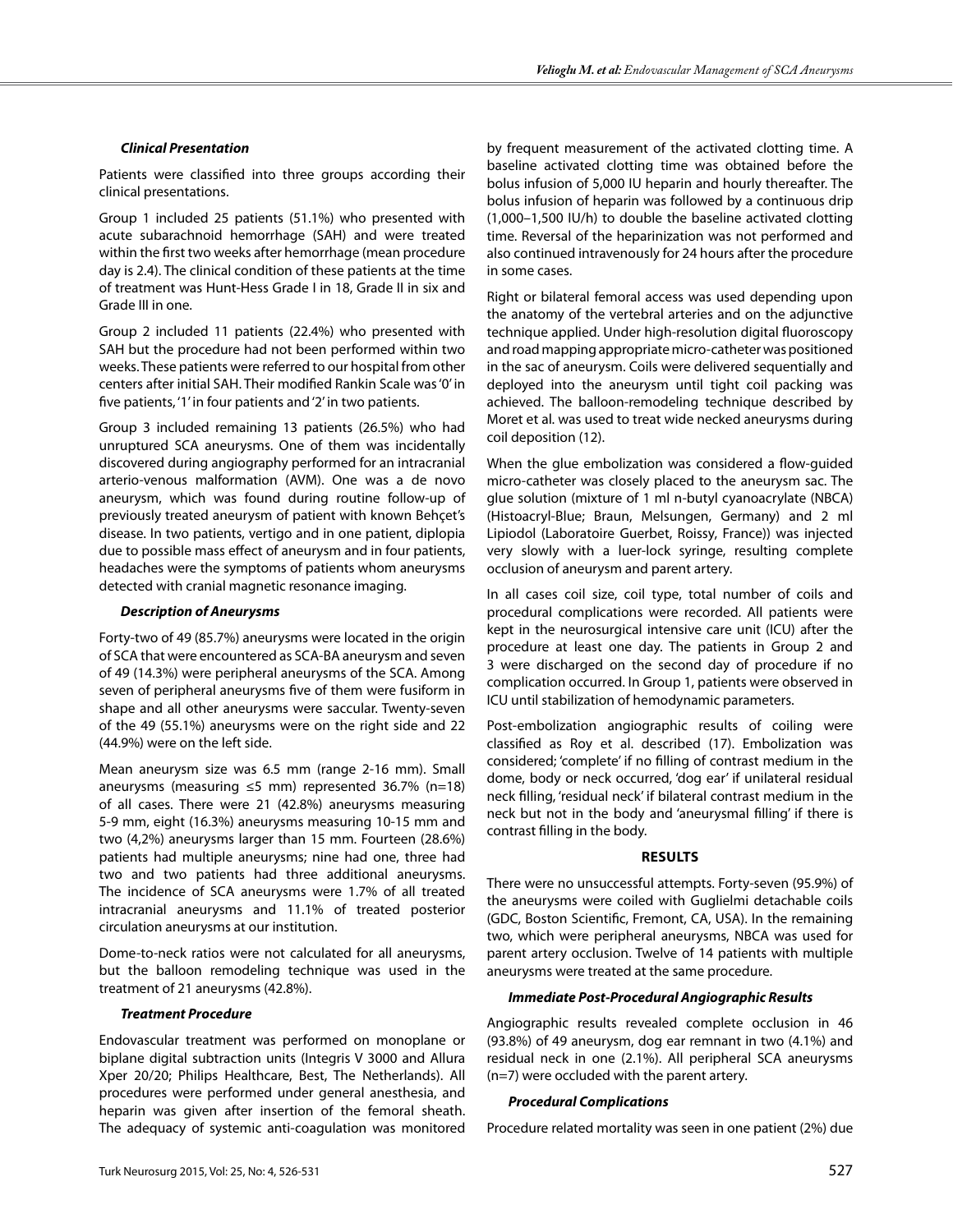to the rupture of left posterior inferior cerebellar artery (PICA) aneurysm, which was treated at the same session after the treatment of SCA aneurysm. There was no procedure related permanent morbidity. There was one patient with transient morbidity. This was a patient with peripheral SCA aneurysm who was treated with parent artery occlusion and after operation diplopia and nystagmus occurred due to a small infarction in the SCA territory. On the second postoperative day the symptoms regressed and on the fifth day the patient recovered totally.

There were two intra-procedural complications, which did not lead to any clinical problem. One local vasospasm of basilar artery and one non-occlusive thrombus formation near the neck of aneurysm was medically treated in the procedure.

### *Follow-Up Studies*

Each patient was scheduled for follow-up at first week, one month, 3-6th month, 12 months and subsequent annual examinations. At first visit clinical examination and craniographies were performed. Control angiographies were scheduled in the first, and fifth years of therapy. Additional angiography examinations were performed if needed. Early angiographic examination was performed (3-6 month) for the patients with residual neck or aneurysmal filling.

### *Clinical Follow-Up*

Clinical follow-up was available for all 47 patients. One patient died of a procedural rupture and another patient died of severe vasospasm. This was a 60 years old female patient, who presented with Hunt-Hess Grade III SAH, died at the 5th day after the procedure secondary to severe vasospasm despite having stable neurological status after the intervention. Outcome at 12 months follow-up in surviving 47 patients was GOS 5 in 42 and GOS 4 in 5 patients. No re-bleeding occurred during the follow-up period.

## *Angiographic Follow-Up*

Control angiography was performed in 40 of surviving 47 patients. No control angiography was planned for the 7 patients who were treated with parent artery occlusion (Figure 1A-D). All 40 patients had 12 months follow-up angiography and 12 of them had also 60 months control angiography. We did not perform any more angiographies if there is stable



**Figure 1:** Subtracted angiography image **(a)** and its magnification view **(b)** of a 32 year-old female patient with subarachnoid hemorrhage reveals early bifurcation of right SCA and a small aneurysm probable due to dissection. Angiogram after superselective catheterization of medial brunch of SCA **(c)** shows aneurysm and perianeurysmal parent artery narrowing. Subtracted image of the posterior circulation **(D)** after medial brunch occlusion with coil shows the occlusion of aneurysm with medial brunch of right SCA.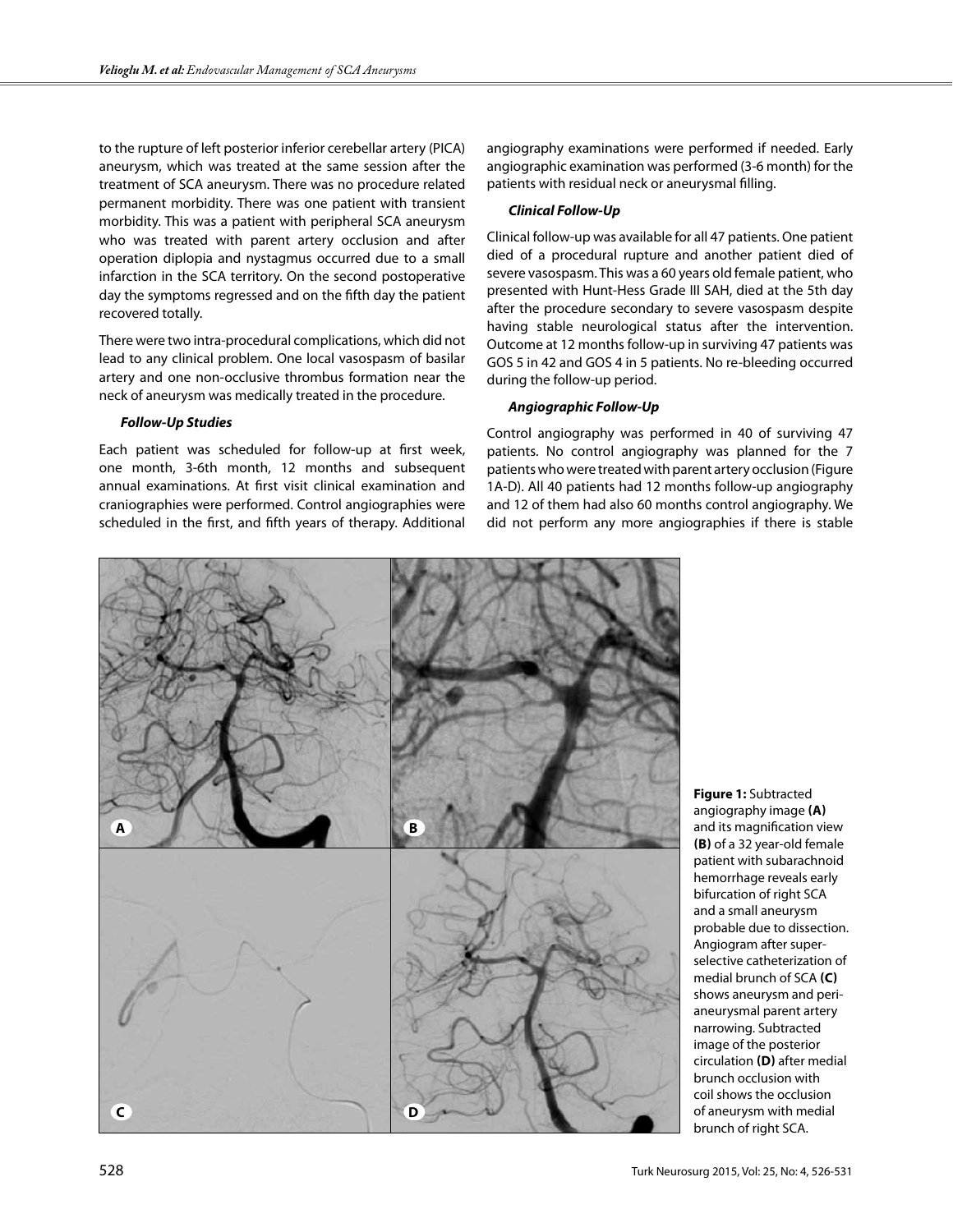occlusion on the fifth year controls (Figure 2A-D). The mean angiographic follow-up time was 26.7 (range, 12–60) months.

There were neither recurrence nor reduction of occlusion status in the 30 of 37 completely occluded aneurysms (81.1%). There were five patients with dog-ear filling in the 12 months control angiography, which were remained stable in further follow-ups. There were two patients with initially with complete occlusion and showed aneurysmal filling in the first year control angiography. These two patients were treated again with endovascular way with total occlusion. One patient with dog-ear remnant after operation is staying stable on the 24-month control angiography. Other patient with dog-ear remnant after initial operation had recurrence at 6 month and operated on again. At the third month control after second operation there was a recurrence again. This time, stent assistant (Neuroform stent, Boston Scientific, Natick, MA, USA) coiling was performed and total occlusion was achieved. Twelve-month control after third operation showed stable total occlusion. In the patient with residual neck filling after initial operation, regrowth was detected in follow-up and the procedure was repeated with achieving

total occlusion. Overall control angiographic occlusion rates were as follows: 87.5 % (34/40) total occlusion and 12.5% (6/40) dog-ear remnant.

#### **Discussion**

Superior cerebellar artery aneurysms are rare vascular lesions accounting for about 15% of posterior circulation aneurysms (10, 13). There are two types of SCA aneurysms; basilar artery-SCA junction aneurysms and peripheral SCA aneurysms. The later one is extremely rare with an incidence of less than 1% of all aneurysms (15).

The proximal SCA has an intimate relation with cranial nerves III, IV and V (17). Aneurysms on the BA-SCA junction may therefore present with palsies of these nerves, but despite this close neighborhood it is a rare type of clinical presentation (1, 6). The subarachnoid hemorrhage is the most common clinical presentation of SCA aneurysms with an incidence of 65% (9, 14). In our series, the incidence was higher (36/49, 73.4%). Fortunately, despite the SAH, outcome of the SCA aneurysms is promising. When we analyze the above-mentioned SCA aneurysm series and our study, the outcomes were GOS 5 in



**Figure 2:** Subtracted angiography image **(a)** of posterior circulation shows right sided aneurysm arising at the origin of SCA from the basilar artery. Immediate post embolization image **(b)** shows total occlusion of the aneurysm with preservation of parent artery. First year **(c)** and 5<sup>th</sup> year (D) control angiograms show stable total occlusion.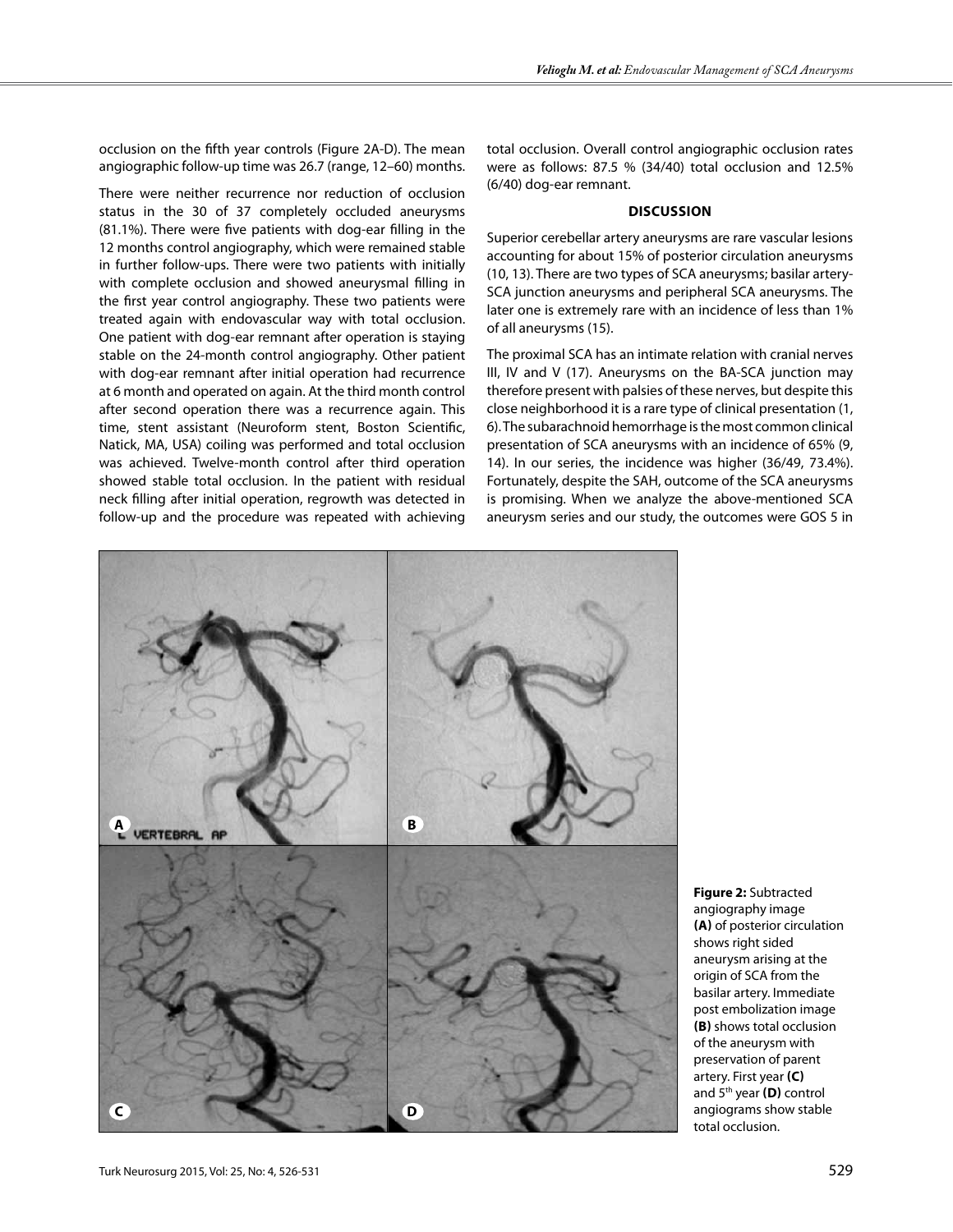89, GOS 4 in 16 and GOS 3 in 4 patients in a total 111 patients with ruptured SCA aneurysms (8, 9, 14).

The outcome of parent artery occlusion for SCA aneurysms is also acceptable. In our series there was only one patient with transient morbidity due to parent artery occlusion. In the literature it was reported as a well-tolerated option if it is not possible to prevent parent artery (4, 5). The collateral blood flow and existence of very limited perforators from SCA usually limit the infarctions resulting in good outcomes.

One interesting point is the high incidence of accompanying aneurysms in SCA aneurysm patients. In the International Subarachnoid Aneurysm Trial (ISAT) data multiple aneurysms were detected in 20-22% of patients (11). In our series of SCA aneurysms we found 14 patients (28.6%) with multiple aneurysms. The incidence was both 42.4% (14/33) in Peluso and Jin et al. series (9, 14). We don't have an explanation for this finding but we recommend searching for other aneurysms if there is one in SCA.

Size is one of the important factors in the management of aneurysms. It is generally recommended that unruptured aneurysm ≤ 7 mm with no associated symptoms be managed conservatively (2). However, in the ISAT data, 52% of the ruptured aneurysms were  $\leq$ 5 mm (11). In the SCA series, 39.1% to 42.8% of the ruptured aneurysms were ≤5 mm (8, 9). In our study 36 of the 49 aneurysms were ruptured and 15 (41.7%) of them were ≤5. We believe that studies dealing with detailed natural histories and outcomes for aneurysms in different localizations may change our strategies for the management.

Recurrence is the major concern about coiling. It has been reported to occur at an average of 20 % in a large series (3). Re-treatment rates also can be high as 14.5% in large series (7). Haw et al. reported two reductions in the occlusion status and one retreatment (20% and 10% respectively) in their 10 patients (8). Jin et al. reported 33% occlusion status reduction and 25% retreatment in their 12 follow-up patients, which were coiled (9). On the other hand, Peluso et al. reported neither reduction in occlusion status nor retreatment (14). In our series there nine patients (9/40, 22.5%) with reduction in occlusion status and four of them (4/40, 10%) were operated on again. We think that this is because the lateral wall aneurysms of the basilar artery-SCA junction have wide neck and prone to recur after total occlusion as a result of local hemodynamic stresses. In one of these cases we need to more than one endovascular treatment and in the last session we had to put a stent in addition to coil embolization, to change flow dynamics and during follow-up we have seen durable occlusion. In cases that have peripheral aneurysm of the SCA and embolized with parent artery occlusion, there is no need for imaging follow-up.

As a conclusion, SCA aneurysms are uncommon aneurysms with a high incidence of accompanying aneurysms in other localizations. Most patients present with SAH but outcome is generally good after treatment. Despite close relation to

cranial nerves, mass effect and nerve palsies are rare. Parent artery occlusion is an effective and a well-tolerated option if it is not possible to prevent it. Endovascular occlusion with detachable coils is feasible with good angiographic and clinical results. Follow-up imaging is mandatory especially in SCA-BA junction aneurysms with wide-neck to detect early possible recanalization.

#### **References**

- 1. Agostinis C, Caverni L, Moschini L, Rottoli MR, Foresti C: Paralysis of fourth cranial nerve due to superior-cerebellar artery aneurysm. Neurology 42: 457-458, 1992
- 2. Bederson JB, Awad IA, Wiebers DO, Piepgras D, Haley EC Jr, Brott T, Hademenos G, Chyatte D, Rosenwasser R, Caroselli C: Recommendations for the management of patients with unruptured intracranial aneurysms: A Statement for healthcare professionals from the Stroke Council of the American Heart Association. Stroke 31: 2742-2750, 2000
- 3. Campi A, Ramzi N, Molyneux AJ Summers PE, Kerr RS, Sneade M, Yarnold JA, Rischmiller J, Byrne JV: Retreatment of ruptured cerebral aneurysms in patients randomized by coiling or clipping in the International Subarachnoid Aneurysm Trial (ISAT). Stroke 3:1538-1544, 2007
- 4. Chaloupka J, Putman C, Awad I: Endovascular therapeutic approach to peripheral aneurysms of the superior cerebellar artery. AJNR Am J Neuroradiol 17:1338-1442, 1996
- 5. Cognard C, Weill A, Tovi M, Castaings L, Rey A, Moret J: Treatment of distal aneurysms of the cerebellar arteries by intra- aneurysmal injection of glue. AJNR Am J Neuroradiol 20: 780-784, 1994
- 6. Collins TE, Mehalic TF, White TK, Pezzuti RT: Trochlear nerve palsy as the sole initial sign of an aneurysm of the superior cerebellar artery. Neurosurgery 30: 258-261, 1992
- 7. Ferns SP, Sprengers ME, van Rooij, WJ Rinkel GJ, van Rijn JC, Bipat S, Sluzewski M, Majoie CB: Coiling of intracranial aneurysms: A systematic review on initial occlusion and reopening and retreatment rates. Stroke 40: 523-529, 2009
- 8. Haw C, Willinsky R, Agid R, TerBrugge K: The endovascular management of superior cerebellar artery aneurysms. Can J Neurol Sci 31: 53-57, 2004
- 9. Jin SC, Park ES, Kwon do H, Ahn JS, Kwun BD, Kim CJ, Choi CG: Endovascular and microsurgical treatment of superior cerebellar artery aneurysms. J Cerebrovasc Endovasc Neurosurg 14: 29-36, 2012
- 10. Lozier AP, Connolly ES Jr, Lavine SD, Solomon RA: Guglielmi detachable coil embolization of posterior circulation aneurysms: A systematic review of the literature. Stroke 33: 2509- 2518, 2002
- 11. Molyneux AJ, Kerr RS, Birks J, Ramzi N, Yarnold J, Sneade M, Rischmiller J; ISAT Collaborators: Risk of recurrent subarachnoid haemorrhage, death, or dependence and standardised mortality ratios after clipping or coiling of an intracranial aneurysm in the International Subarachnoid Aneurysm Trial (ISAT): Long-term follow-up. Lancet Neurol 8: 427-433, 2009